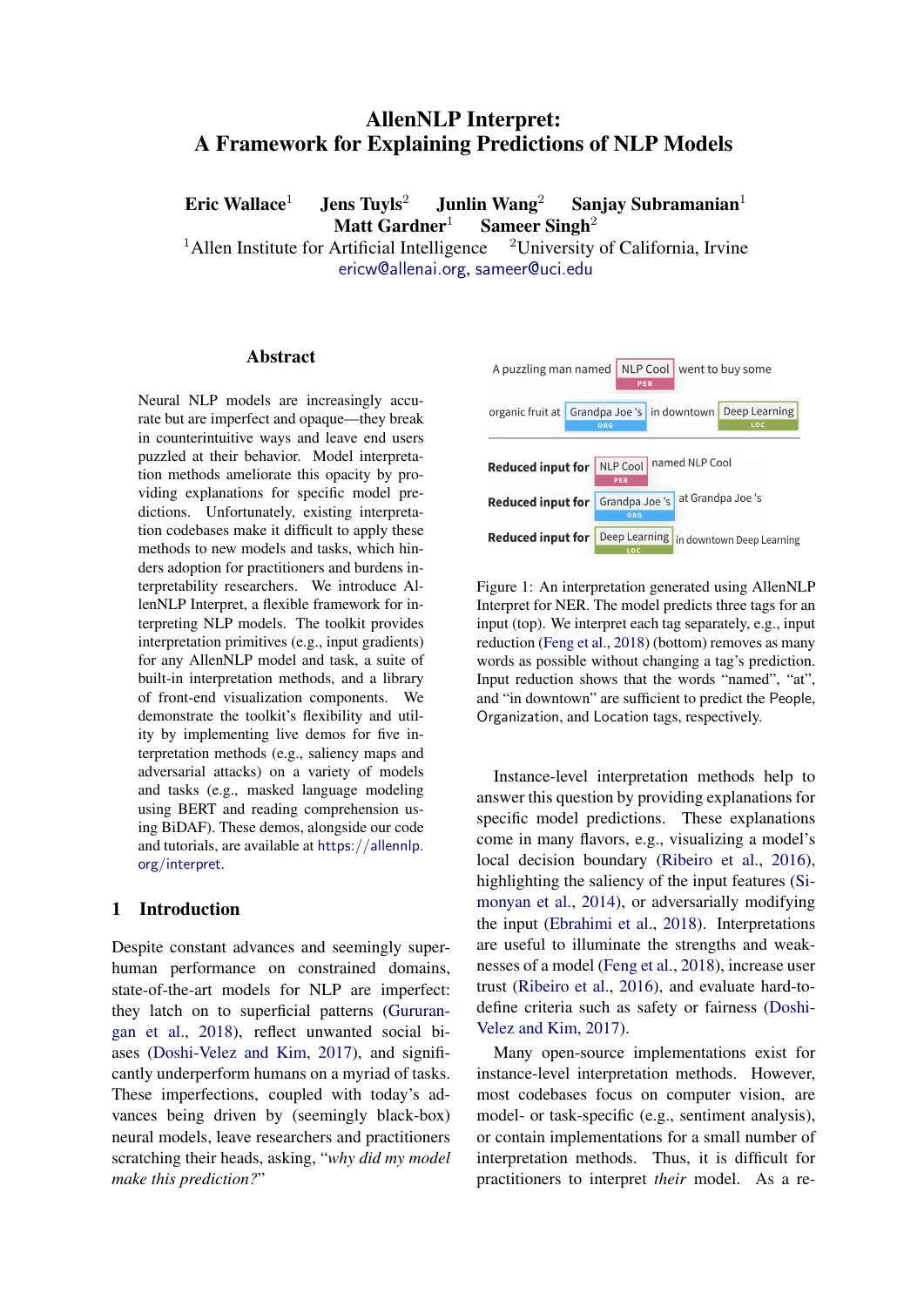sult, model developers rarely leverage interpretations and thus lack a robust understanding of their system. The inflexibility of existing interpretation codebases also burdens interpretability researchers—they cannot easily evaluate their methods on multiple models.

We present AllenNLP Interpret, an opensource, extensible toolkit built on top of AllenNLP [\(Gardner et al.,](#page-5-6) [2018\)](#page-5-6) for interpreting NLP models. The toolkit makes it easy to apply existing interpretation methods to *new models*, as well as develop *new interpretation methods*. The toolkit consists of three contributions: a suite of interpretation techniques implemented for broad classes of models, model- and task-agnostic APIs for developing new interpretation methods (e.g., APIs to obtain input gradients), and reusable frontend components for interactively visualizing the interpretations.

AllenNLP Interpret has numerous use cases. Our external website shows demos of:

- *Uncovering Model Biases:* A SQuAD model relies on lexical overlap between the words in the question and the passage. Alternatively, a textual entailment model infers contradiction on observing the word "politics" in the hypothesis.
- *Finding Decision Rules:* A named entity recognition model predicts the location tag when it sees the phrase "in downtown".
- *Diagnosing Errors:* A sentiment model incorrectly predicts the positive class due to the trigram "tony hawk style".

# 2 Interpreting Model Predictions

This section introduces an end user's view of our toolkit, i.e., the available interpretations, models, and visualizations.

#### 2.1 What Are Instance-Level Interpretations

AllenNLP Interpret focuses on two types of interpretations: gradient-based saliency maps and adversarial attacks. We choose these methods for their flexibility—gradient-based methods can be applied to any differentiable model.

Saliency maps explain a model's prediction by identifying the importance of the input tokens. Gradient-based methods determine this importance using the gradient of the loss with respect to the tokens [\(Simonyan et al.,](#page-5-4) [2014\)](#page-5-4).

Adversarial attacks provide a different lens into a model—they elucidate its capabilities by exploiting its weaknesses. We focus on methods that modify tokens in the input (e.g., replace or remove tokens) in order to change the model's output in a desired manner.

### 2.2 Saliency Map Visualizations

We consider three saliency methods. Since our goal is to interpret why the model made *its* prediction (not the ground-truth answer), we use the model's own output in the loss calculation. For each method, we reduce each token's gradient (which is the same dimension as the token embedding) to a single value by taking the  $L_2$  norm.

Vanilla Gradient This method visualizes the gradient of the loss with respect to each token [\(Si](#page-5-4)[monyan et al.,](#page-5-4) [2014\)](#page-5-4). Figure [2](#page-2-0) shows an example interpretation of BERT [\(Devlin et al.,](#page-5-7) [2019\)](#page-5-7).

Integrated Gradients [Sundararajan et al.](#page-5-8) [\(2017\)](#page-5-8) introduce integrated gradients. They define a baseline  $x'$ , which is an input absent of information (we use a sequence of all zero embeddings). Word importance is determined by integrating the gradient along the path from this baseline to the original input.

SmoothGrad [Smilkov et al.](#page-5-9) [\(2017\)](#page-5-9) average the gradient over many noisy versions of the input. For NLP, we add small Gaussian noise to every embedding and take the average gradient value.

# <span id="page-1-0"></span>2.3 Adversarial Attacks

We consider two adversarial attacks: replacing words to change the model's prediction (HotFlip) and removing words to maintain the model's prediction (Input Reduction).

Untargeted & Targeted HotFlip We consider word-level substitutions using HotFlip [\(Ebrahimi](#page-5-5) [et al.,](#page-5-5) [2018\)](#page-5-5). HotFlip uses the gradient to swap out words from the input in order to change the model's prediction. It answers a sensitivity question: *how would the prediction change if certain words are replaced?* We also extend HotFlip to a targeted setting, i.e., we substitute words in order to change the model's prediction to a *specific* target prediction. This answers an almost counterfactual question: *what words should be swapped in order to cause a specific prediction?*

We closely follow the original HotFlip algorithm: replace tokens based on a first-order Taylor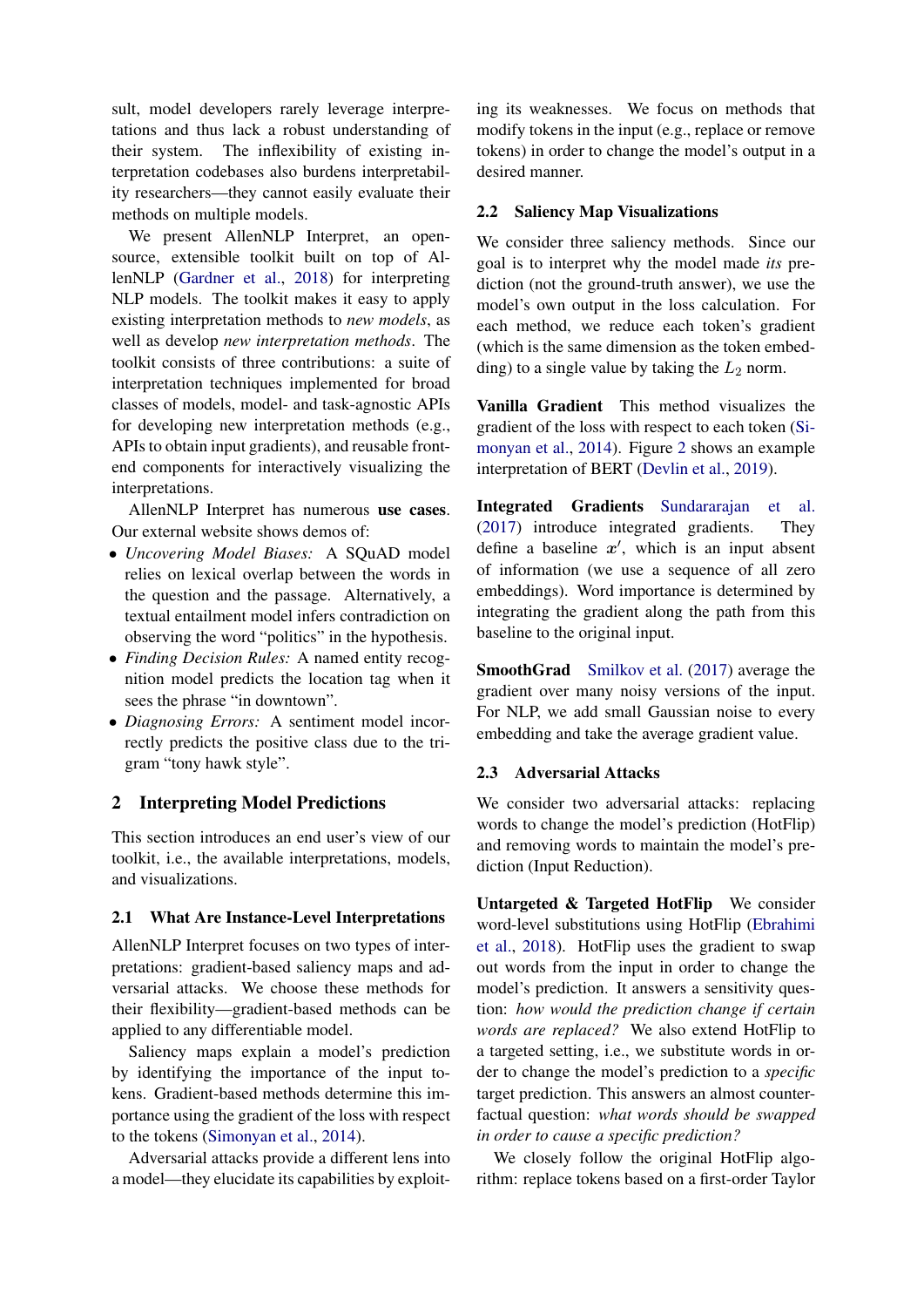<span id="page-2-0"></span>

| <b>Simple Gradients Visualization</b>                                   | <b>Mask 1 Predictions:</b><br>47.1% nurse |
|-------------------------------------------------------------------------|-------------------------------------------|
| See saliency map interpretations generated by visualizing the gradient. | 16.4% woman                               |
| <b>Saliency Map:</b>                                                    | 10.0% doctor                              |
|                                                                         | 3.4% mother                               |
| [CLS] The [MASK] rushed to the emergency room to see her patient. [SEP] | $3.0\%$ girl                              |

Figure 2: A saliency map generated using Vanilla Gradient [\(Simonyan et al.,](#page-5-4) [2014\)](#page-5-4) for BERT's masked language modeling objective. BERT predicts the [MASK] token given the input sentence; the interpretation shows that BERT uses the gendered pronoun "her" and the hospital-specific "emergency" to predict "nurse".

approximation of the loss around the current to-ken embeddings.<sup>[1](#page-2-1)</sup> Figure [3](#page-3-0) shows an example of a HotFlip attack on sentiment analysis.

Input Reduction [Feng et al.](#page-5-2) [\(2018\)](#page-5-2) introduce input reduction. They remove as many words as possible from the input *without* changing a model's prediction. Input reduction works by iteratively removing the word with the smallest gradient value. We classify input reduction as an "adversarial attack" because the resulting inputs are usually nonsensical but cause high confidence predictions [\(Feng et al.,](#page-5-2) [2018\)](#page-5-2). Figure [1](#page-0-0) shows an example of reducing an NER input.

# 2.4 Currently Available Models

The toolkit currently interprets six tasks which cover a wide range of input-output formats and model architectures.

- Reading Comprehension using the SQuAD [\(Rajpurkar et al.,](#page-5-10) [2016\)](#page-5-10) and DROP [\(Dua et al.,](#page-5-11) [2019\)](#page-5-11) datasets. We use NAQANet [\(Dua et al.,](#page-5-11) [2019\)](#page-5-11) and BiDAF models [\(Seo et al.,](#page-5-12) [2017\)](#page-5-12).
- Masked Language Modeling using the transformer models available in Pytorch Trans-formers<sup>[2](#page-2-2)</sup>, e.g., BERT [\(Devlin et al.,](#page-5-7) [2019\)](#page-5-7), RoBERTa [\(Liu et al.,](#page-5-13) [2019\)](#page-5-13), and more.
- Text Classification and Textual Entailment using BiLSTM and self-attention classifiers.
- Named Entity Recognition (NER) and Coreference Resolution. These are examples of tasks with complex input-output structure; we can use the same function calls to analyze each predicted tag (e.g., Figure [1\)](#page-0-0) or cluster.

### <span id="page-2-2"></span>2 <https://github.com/huggingface/pytorch-transformers>

#### 3 AllenNLP Interpret Under the Hood

This section provides implementation details for AllenNLP Interpret: how we compute the token embedding gradient in a model-agnostic way, as well as the available front-end interface. Figure [4](#page-4-0) provides an overview of our software implementation and the surrounding AllenNLP ecosystem.

#### 3.1 Model-Agnostic Input Gradients

Existing Classes in AllenNLP Models in AllenNLP are of type Model (a thin wrapper around a PyTorch Module). The Model wrapper includes a forward() function, which runs the model and optionally computes the loss if a label is provided.

Obtaining predictions from an AllenNLP Model is simplified via the Predictor class. This class provides a model-agnostic way for obtaining predictions: call predict\_json() with a JSON containing raw strings and it will return the model's prediction. For example, passing {"input": "this demo is amazing!"} to a sentiment analysis Predictor will receive positive and negative class probabilities in return.

Our AllenNLP Extension The core backbone of our toolkit is an extension to the Predictor class that allows interpretation methods to compute input gradients in a model-agnostic way. Creating this extension has two main implementation challenges: (1) the loss (with the model's *own predictions* as the labels) must be computed for widely varying output formats (e.g., classification, tagging, or language modeling), and (2) the gradient of this loss with respect to the token embeddings must be computed for widely varying embedding types (e.g., word vectors, ELMo [\(Peters](#page-5-14) [et al.,](#page-5-14) [2018\)](#page-5-14) embeddings, BERT embeddings).

Predictions to Labeled Instances To handle challenge (1), we leverage the fact that all mod-

<span id="page-2-1"></span><sup>&</sup>lt;sup>1</sup>We also adapt HotFlip to contextual embeddings; details provided in Section [3.2.](#page-3-1)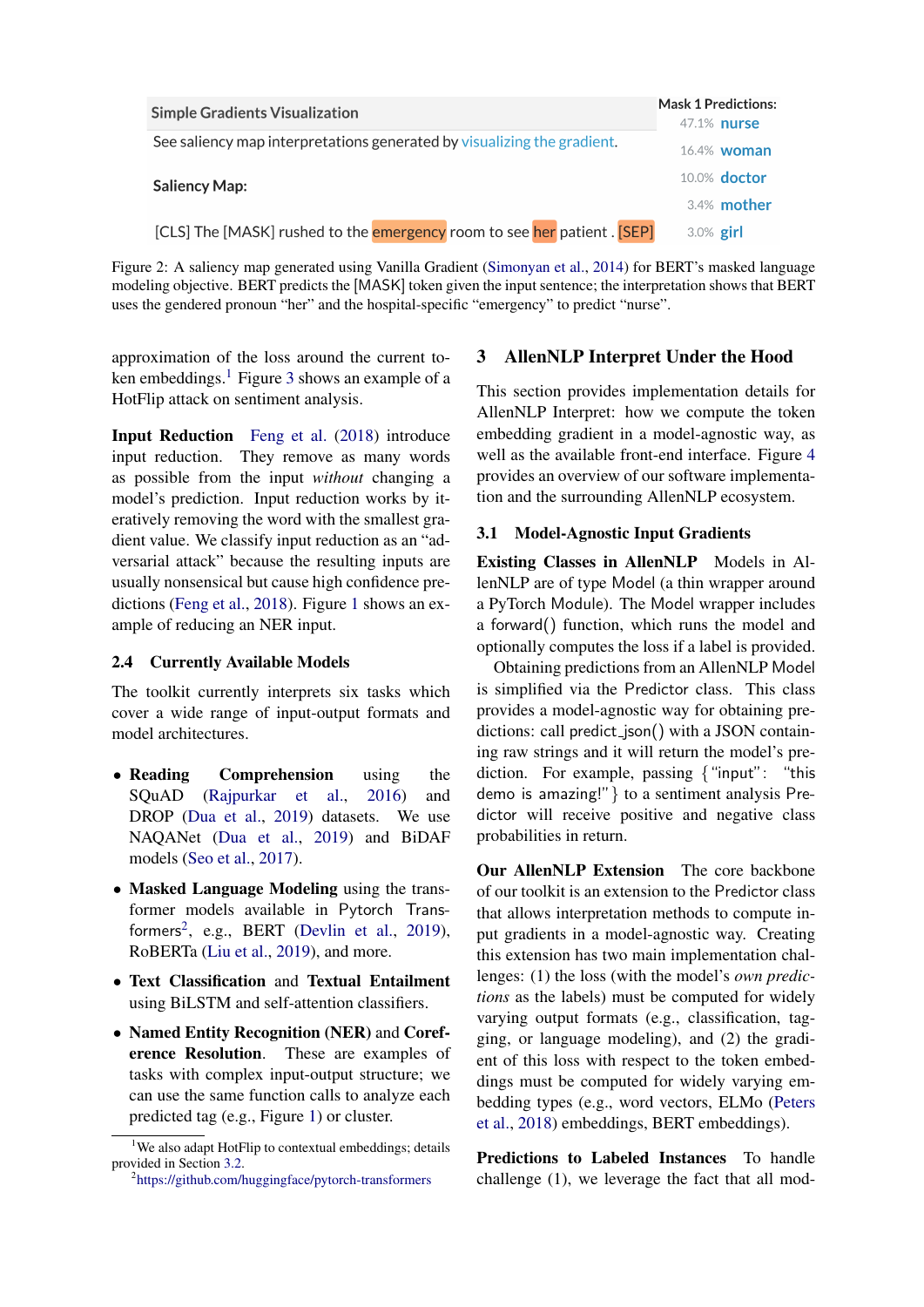#### <span id="page-3-0"></span>**HotFlip Attack**

HotFlip flips words in the input to change the model's prediction. We iteratively flip the word with the highest gradient until the prediction changes.

**Original Input:** an interesting story about two lovers, I would recommend it to anyone!

**Flipped Input:** an interesting story about two lovers, I would recommend it to *inadequate*!

#### **Prediction changed to: Negative**

Figure 3: A word-level HotFlip attack on a sentiment analysis model—replacing "anyone" with "inadequate" causes the model's prediction to change from Positive to Negative.

els will return a loss if a label is passed to their forward() function. We first query the model with the input to obtain its prediction. Next, we convert this prediction into a set of "labeled examples" using a function called predictions to labeled instances(). For categorical predictions (e.g., classification, span prediction), this function returns a single instance with the label set to the model's argmax prediction.

For tasks with structured outputs (e.g., NER, coref), this function returns multiple instances, where each instance is used to compute the loss for a different part of the output. For example, there are separate instances for each of the three NER tags predicted in Figure [1.](#page-0-0) Separating out the instances allows us to have more fine-grained interpretations—we can analyze one part of the overall prediction rather than interpreting the entire tag sequence.

Embedding-Agnostic Gradients To handle difficulty (2)—computing the gradients of varying token embeddings—we rely on the abstractions of AllenNLP. In particular, AllenNLP uses a Token-Embedder interface to converts token ids into embeddings. We can thus compute the gradient for any embedding method by registering a PyTorch backward gradient hook on the model's TokenEmbedder function.

Our end result is a simple API for computing input gradients for any model: call predictions\_to\_labeled\_instances() and then get gradients().

# <span id="page-3-1"></span>3.2 Context-Independent Embedding Matrix for Deep Embeddings

The final implementation difficulty arises from the fact that contextual embeddings such as ELMo and BERT do not have an "embedding matrix" to search over (their embeddings are context-

dependent). This raises difficulties for methods such as Hotflip (Section [2.3\)](#page-1-0) that require searching over a discrete embedding matrix. To solve this, we create a context-independent matrix that contains the features from the model's last context-independent layer. For instance, we pass all of the words from a particular task's training set into ELMo and save the features from its context-independent Char-CNN into a "word embedding matrix". This allows us to run HotFlip for contextual embeddings while still capturing context information since the gradient backpropagates through the contextual layers.

 $\boldsymbol{\wedge}$ 

#### 3.3 Frontend Visualizations

We interactively visualize the interpretations using the [AllenNLP Demo,](https://demo.allennlp.org) a web application for running AllenNLP models. We add HTML and JavaScript components that provide visualizations for saliency maps and adversarial attacks. These components are reusable and greatly simplify the process for adding new models and interpretation methods (Section [4\)](#page-3-2). For example, a single line of HTML code can create the visualizations shown in Figures 1–3. Note that visualizing the interpretations is not required—AllenNLP Interpret can be run in an offline, batch manner. This is useful for aggregating interpretation results, e.g., as in [Feng](#page-5-2) [et al.](#page-5-2) [\(2018\)](#page-5-2) and [Wallace et al.](#page-5-15) [\(2018\)](#page-5-15).

#### <span id="page-3-2"></span>4 Adding a Model or Interpretation

This section describes the high-level process for adding new analysis methods or AllenNLP models to our toolkit.

New Interpretation We provide a tutorial for adding a new analysis method to our toolkit. In particular, it walks through the three main requirements for adding SmoothGrad: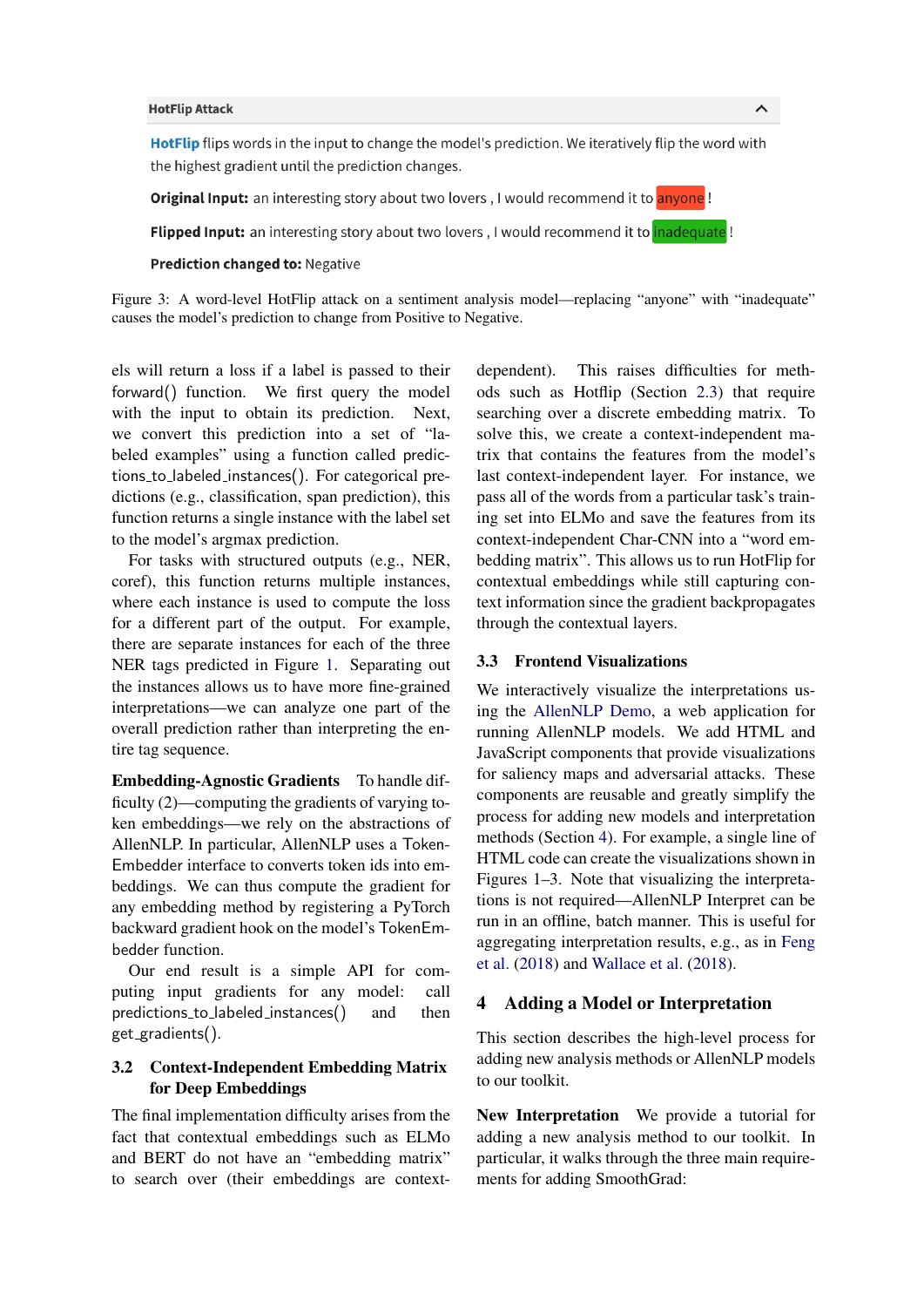<span id="page-4-0"></span>

Figure 4: System Overview: Our toolkit (in blue) and the surrounding AllenNLP ecosystem. The only modelspecific code is a simple function called predictions to labeled instances() (abbreviated as p to label inst()), which is added to the model's Predictor class (e.g., for an NER model's predictor; left of figure). This function allows input gradients to be calculated using get gradients() in a model-agnostic manner (e.g., for use in SmoothGrad or HotFlip; middle left of Figure). On the front-end (right of Figure), we create reusable visualization components, e.g., for visualizing saliency maps or adversarial attacks.

- 1. Implementing SmoothGrad in AllenNLP, using predictions to labeled instances() and get gradients() (requires adding about ten lines of code to the vanilla gradient method).
- 2. Adding a SmoothGrad Interpreter to the demo back-end (about five lines of code).
- 3. Adding the HTML/JavaScript for saliency visualization (requires making a one-line call to the reusable front-end components).

New Model We also provide a tutorial for interpreting a new model. If your task is already available in the demos (e.g., text classification), you need to change a *single* line of code to replace the demo model with your model. If your task is not present in the demos, you will need to:

- 1. Write the predictions to labeled instances() function for your model (consists of three lines for classification).
- 2. Create a path to your model in the demo's back-end (about 5-10 lines of code).
- 3. Add a front-end page to visualize the model and interpretation output. This is simplified by the reusable front-end components (consists of copy-pasting code templates).

# 5 Related Work

Alternative Interpretation Methods We focus on gradient-based methods (saliency maps and adversarial attacks) but numerous other instancelevel model interpretation methods exist. For example, a common practice in NLP is to visualize attention weights [\(Bahdanau et al.,](#page-5-16) [2015\)](#page-5-16) or to

isolate the effect of individual neurons [\(Karpathy](#page-5-17) [et al.,](#page-5-17) [2016\)](#page-5-17). We focus on gradient-based methods because they are applicable to many models.

Existing Interpretation Toolkits In computer vision, various open-source toolkits exist for explaining and attacking models (e.g., [Papernot et al.](#page-5-18) [\(2016\)](#page-5-18); [Ozbulak](#page-5-19) [\(2019\)](#page-5-19), inter alia); some toolkits also include interactive demos [\(Norton and Qi,](#page-5-20) [2017\)](#page-5-20). Similar toolkits for NLP are significantly scarcer, and most toolkits focus on specific models or tasks. For instance, [Liu et al.](#page-5-21) [\(2018\)](#page-5-21), [Strobelt](#page-5-22) [et al.](#page-5-22) [\(2019\)](#page-5-22), and [Vig](#page-5-23) [\(2019\)](#page-5-23) visualize attention weights for specific NLP models, while [Lee et al.](#page-5-24) [\(2019\)](#page-5-24) apply adversarial attacks to reading comprehension systems. Our toolkit differs because it is flexible and diverse; we can interpret and attack any AllenNLP model.

# 6 Conclusion

We presented AllenNLP Interpret, an open-source toolkit that facilitates the interpretation of NLP models. The toolkit is flexible—it enables the development and evaluation of interpretation methods across a wide range of NLP models and tasks.

The toolkit is continually evolving—we will continue to implement new interpretation methods and models as they become available. We welcome open-source contributions, and we hope the toolkit is useful for model developers and interpretability researchers alike.